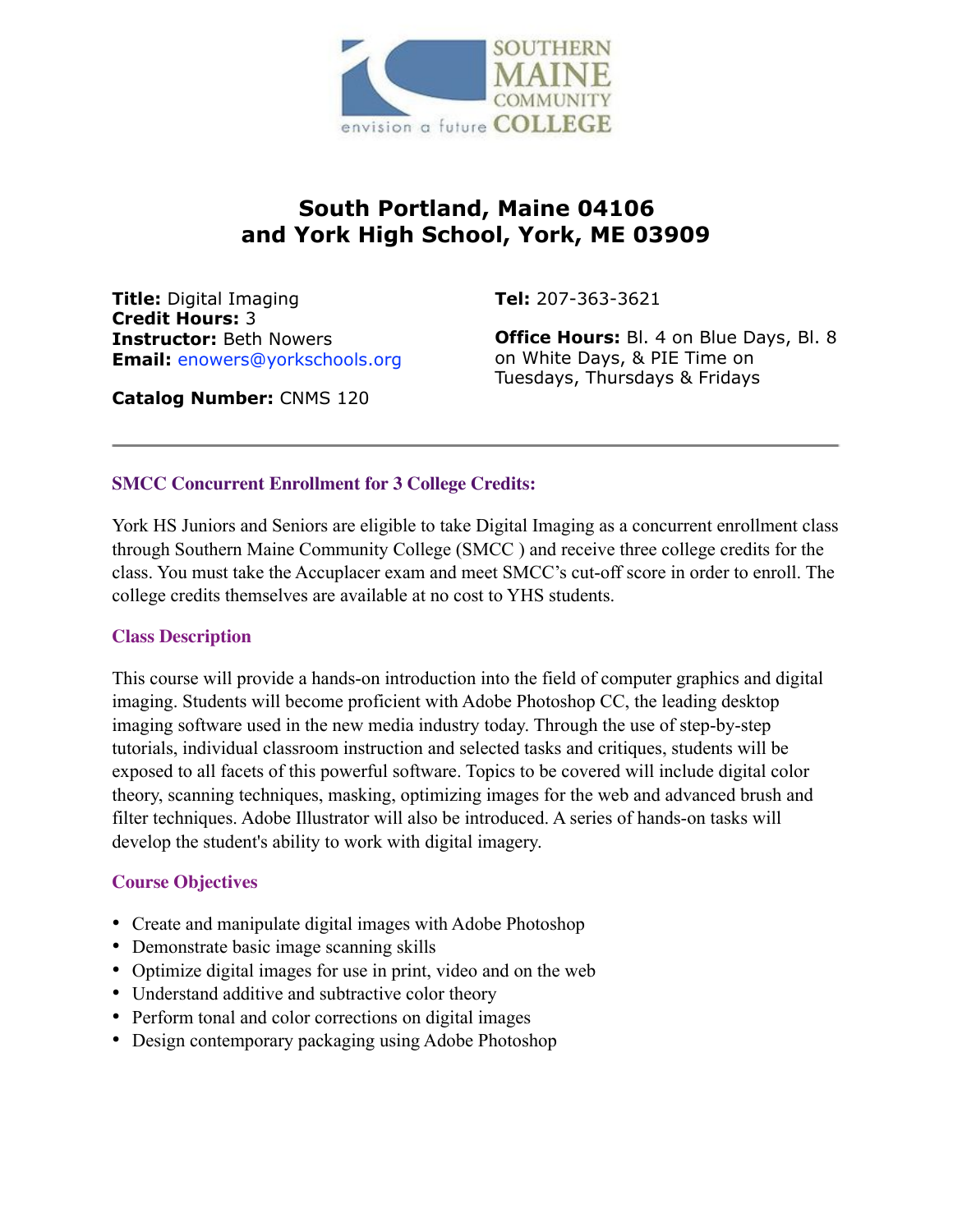#### **Textbook & Supplies:**

Adobe Photoshop CC Classroom in a Book (2015) **ISBN-10: 0134308131**

- A color printer is available in the Art Mac Lab for printing out your work.
- At times, additional art supplies will also be provided.
- Your own USB portable drive for back-up (minimum 2 Gigs) is helpful.

#### **Software:**

We will be using the latest version of Adobe CC software in this course. Note that you can download a free trial version of Adobe products at home for 30 days. These are available at: **[www.adobe.com](http://www.adobe.com)**

#### **Final Exam:**

The final exam will consist of a final project.

#### **Student Evaluation and Grading**

Student's work will be evaluated on their knowledge and practice of class room work, reading, and task work; contribution to class discussion and the quality of production skills (this includes technical and aesthetic concerns.) In addition, grading and evaluation will include attention to deadlines and requirements specific to the assignments. Weekly progress and feedback will be given during class critiques and when rubrics are returned following grading for each project. Students will have the opportunity to re-work and re-submit graded assignments, other than the final project, within a one-week time frame after initial grading.

**YHS Grading Scale:** (This is the scale that will be used on your report card here at YHS.)

| $99-100 : A+$   | $79-82: C$         |
|-----------------|--------------------|
| $95-100$ : A    | $77-78 : C-$       |
| $93-94 : A$     | $75-76: D+$        |
| $91-92 : B+$    | $72-74: D70-71: D$ |
| $87-90 : B$     | $0 - 69 : F$       |
| $85-86 : B$     |                    |
| $83 - 84 : C +$ |                    |
|                 |                    |

**SMCC Grading Scale:** Your grade from SMCC, however, will be based on SMCC's grading scale, which differs from ours at YHS. Your YHS numerical average will be translated to a letter grade based on the following grading scale:

| 93-100 : A   | $83 - 86 : B$     |
|--------------|-------------------|
| $90-92 : A-$ | $80 - 82 : B -$   |
| $87-89 : B+$ | $77-79 \cdot C +$ |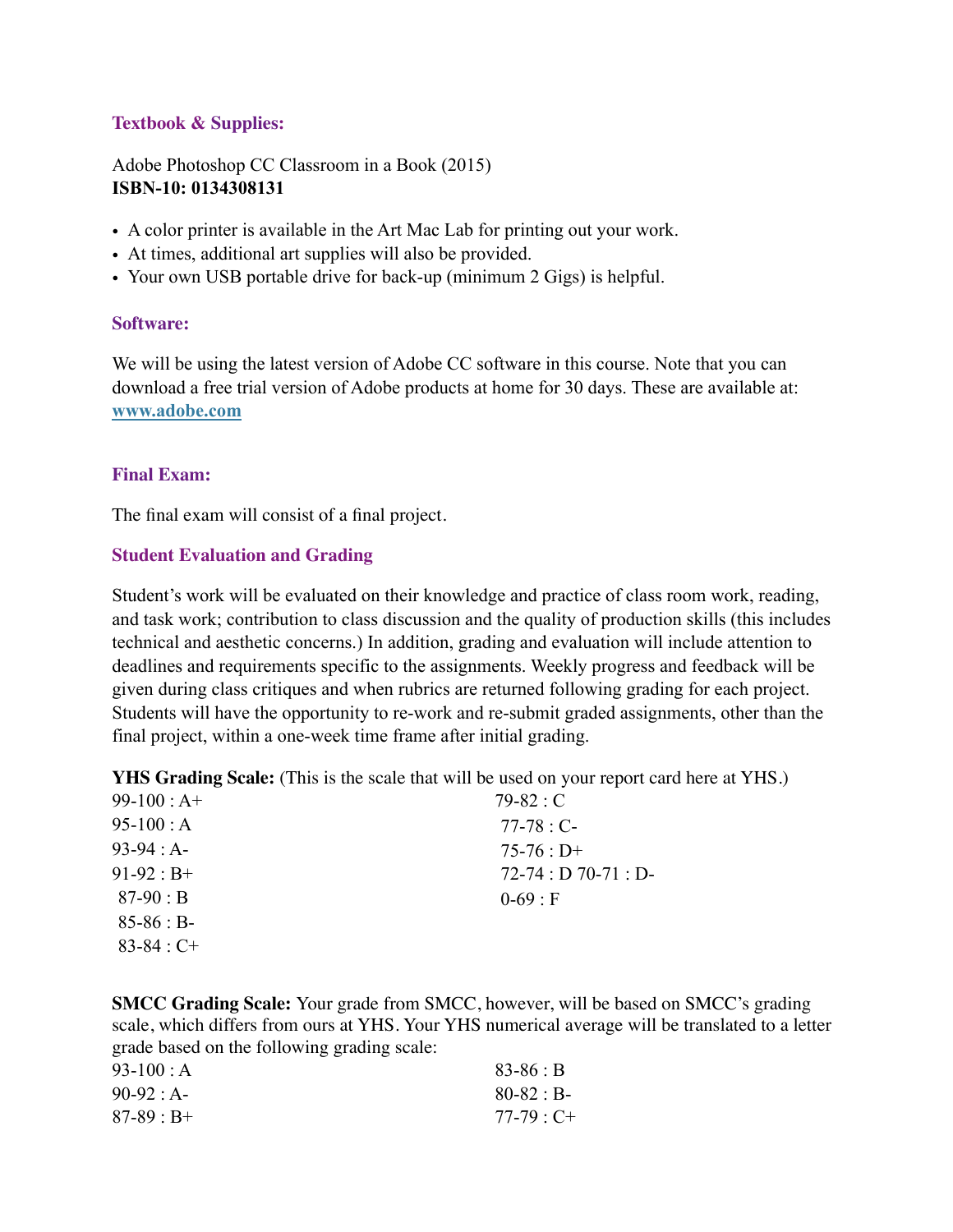| $73-76:C$    | $60-66: D$ |
|--------------|------------|
| $70-72 : C-$ | $0-59:$ F  |
| $67-69 : D+$ |            |

### **Grading Criteria**

Most assignments have a corresponding rubric. Quarter averages and the Final grade are based on a scale of 100 points and are calculated in the following way by York High School in reaching the final grade for the course:

Quarter 1 - 40% (Lessons, Projects, & Tutorials) Quarter 2 - 40% (Lessons, Projects, & Tutorials) Final - 20% - (Final Project)

For students who go on to attend SMCC following graduation from YHS, a passing grade of C or better in all CNMS core classes is required for graduation with a degree from the Communications & New Media Department at SMCC.

#### **Lessons**

These are all from the book. Redo the chapter in the book and submit the final version as a .psd.

#### **Projects**

These are projects, which require implementation of the tools we are using in Photoshop and a creative outpouring! The assigned due dates are on Google Classroom, as are the requirements and rubrics for each project. Make sure you turn in all the parts. They will be accepted up to two weeks late, but you will lose 15% each week they are late (unless for extenuating circumstances such as absences due to health). After two weeks they will not be accepted. Make sure you have the print-out ready, so we can discuss during critique periods in class.

#### **Tutorials**

These are tutorials I have found online. Just follow the instructions and turn in your final version. They are basically just following directions, but will demonstrate some of the really cool things that Photoshop can do.

### **Attendance & Missed/Late Work Policy**

Students are expected to attend every class. Missed classes mean missed demonstrations, discussions, critiques, and lab time, all of which are difficult or impossible to replicate outside of the classroom. York High School attendance and tardy policies will be followed for this class. Please see the Student Handbook for these policies at: http://yhs.yorkschools.org/home/ studenthandbook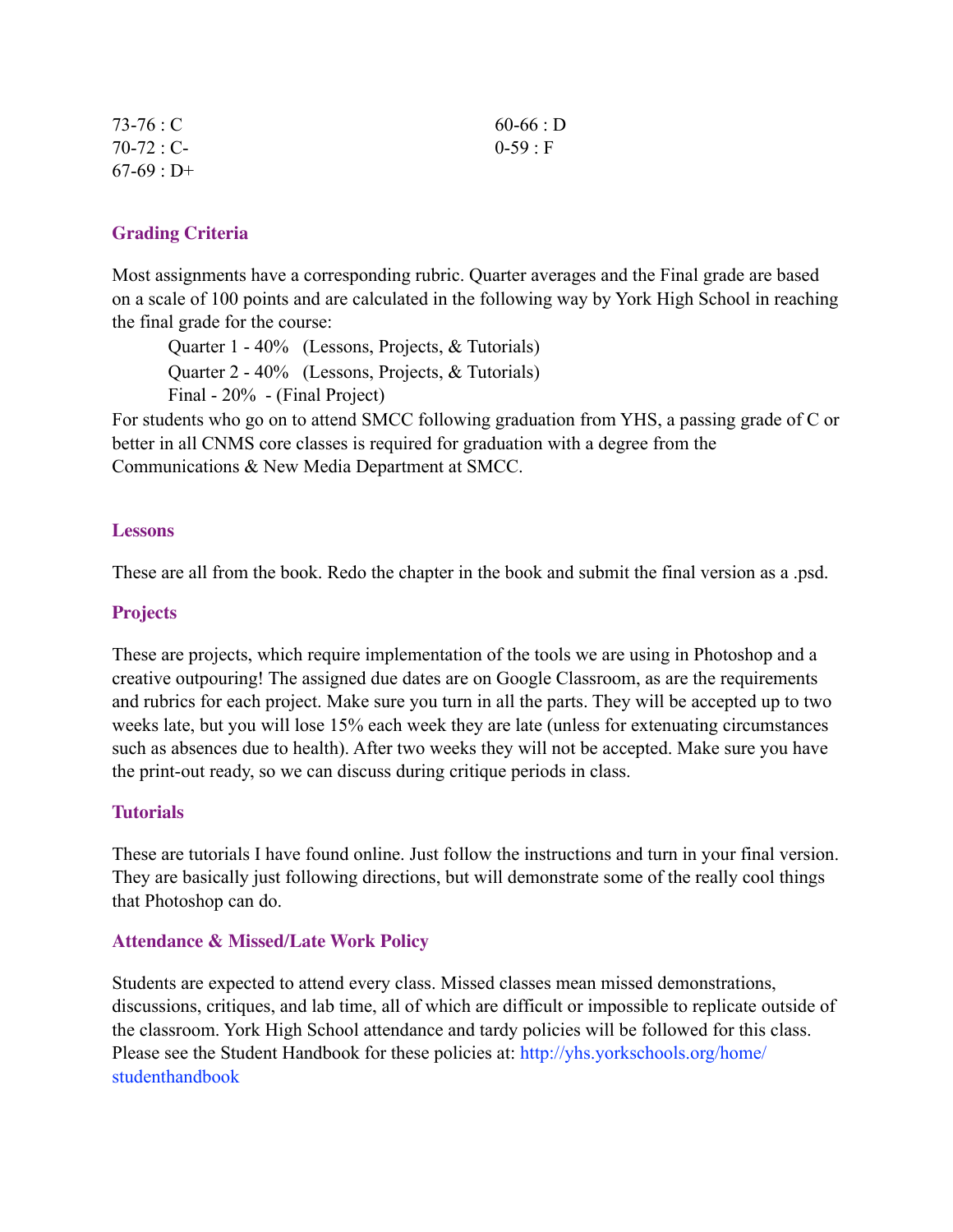If you miss a class, it is your responsibility to complete the assignments. Project information may be available on Google Classroom and via email with the instructor or in subsequent classes. It is your responsibility to request information about missed assignments. If you know you will be out of class, it is recommended that you request assignment information ahead of time so future projects are not late. Missing class does not excuse the late submission of assignments. Missed in-class work must be made up outside of class. Work submitted late will be graded on a reduced point value scale; after 2 weeks work will not be accepted.

Above all, remember the importance of respectful communication with your instructor about issues that affect your attendance. Emails or phone calls informing the instructor of your absence will not excuse the absence, but are a courtesy that will help you and the instructor plan the most effective way for you to keep up with the coursework.

#### **Miscellaneous**

Cellphones, headphones and Instant Messaging are prohibited during class time. Please turn this equipment off upon entering the classroom. Please do not disturb your fellow classmates during class or during open lab hours. Food and drink is strictly prohibited in the Art Mac Lab.

#### **ADA Syllabus Statement**

York High School and Southern Maine Community College are equal opportunity/affirmative action institutions and employers. For more information, please call York School Department at (207) 363-3403 or SMCC at (207) 741-5798. If you have a disabling condition and wish to request

accommodations in order to have reasonable access to the programs and services offered by York High School please contact your guidance counselor or our Special Education program.

#### **End-of-Course Evaluation**

In order to gain access to final course grades, students must complete evaluations for each course attended at SMCC. Evaluations are submitted online and can be accessed through the student portal site. Students can access the course evaluation report beginning two weeks before the end of classes. The deadline for submission of evaluations occurs 24 hours after the last day of classes each semester. Instructors will announce when the online course evaluation is available.

### **Withdrawal Policy**

A student may withdraw from a course only during the semester in which s/he is registered for that course. The withdrawal period is the second through twelfth week of the fall and spring semesters. To withdraw from a course, a student must complete and submit the appropriate course withdrawal form, available from Ms. Nowers orYork HS Student Services. The designation "W" will appear on the transcript after a student has officially withdrawn. Failure to attend or ceasing to attend class does not constitute withdrawal from the course.

### **Plagiarism Statement**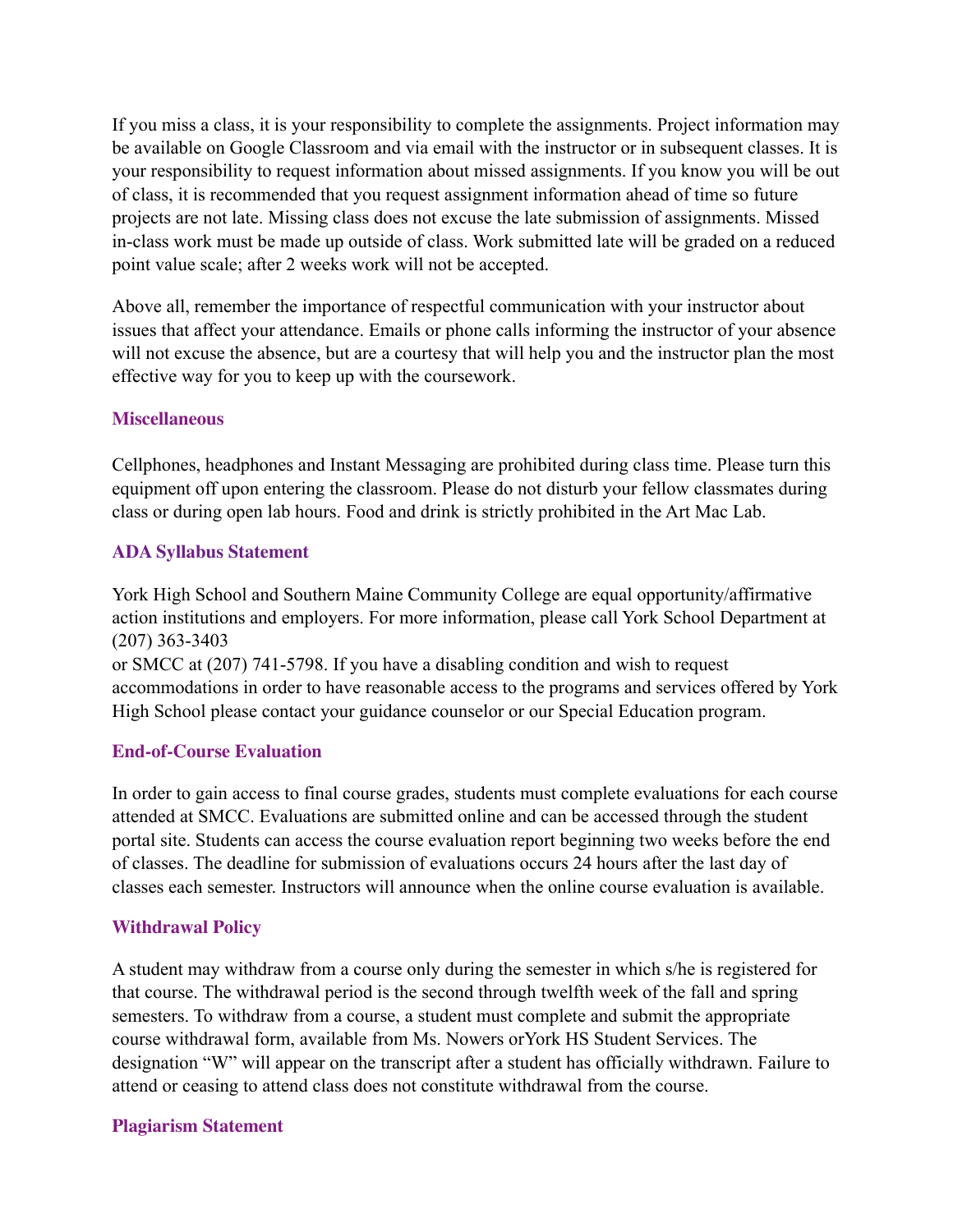Adherence to ethical academic standards is obligatory. Cheating is a serious offense, whether it consists of taking credit for work done by another person or doing work for which another person will receive credit. Taking and using the ideas, images, or writings of another person without clearly and fully crediting the source is plagiarism and violates York High School's Academic Integrity Policy. Representing someone else's work as your own is dishonest. It compromises your integrity and diminishes what we stand for as a school community. We believe that your success is dependent on your efforts. You are expected to complete your work with honesty and integrity, as it represents what you can and can not do. Cheating has no role in our York High School learning community! Consequences for infractions are detailed in York High School's Academic Integrity Policy at: [https://drive.google.com/file/d/](https://drive.google.com/file/d/0B70HW2GhskxdURhVnA4VUNNVnM/edit?usp=sharing) [0B70HW2GhskxdURhVnA4VUNNVnM/edit?usp=sharing](https://drive.google.com/file/d/0B70HW2GhskxdURhVnA4VUNNVnM/edit?usp=sharing)

# **Unit 1: Sept 6 - 8 (Short week)**

- **Unit 1:** Getting to Know the Work Area (p.8-18)
- **Lesson 1:** Getting to Know the Work Area
- **HW: Project 1:** Practice Drawing

### **Unit 1 con't: September 11 - 15**

- **Unit 1:** Getting to Know the Work Area, Con't. (p.8-31)
- **Lesson 1, con't:** Getting to Know the Work Area, Con't. Drawing tools, Gradients, Intro to Layers
- **Lecture 1:** Ethics of Photoshop, Copyright Issues, Advanced Image Searches
- **Due: Project 1:** Practice Drawing
- **HW: Project 2:** Self-Portrait Drawing
- **HW: Project 3:** Media Ethics

### **Unit 2: September 18 - 22**

- **Unit 2:** Selections (p.52-71)
- **Lesson 2:** Working with Selections
- **DUE: Project 2:** Self-Portrait Drawing
- **DUE: Project 3:** Media Ethics
- **HW: Project 4:** Surreal Image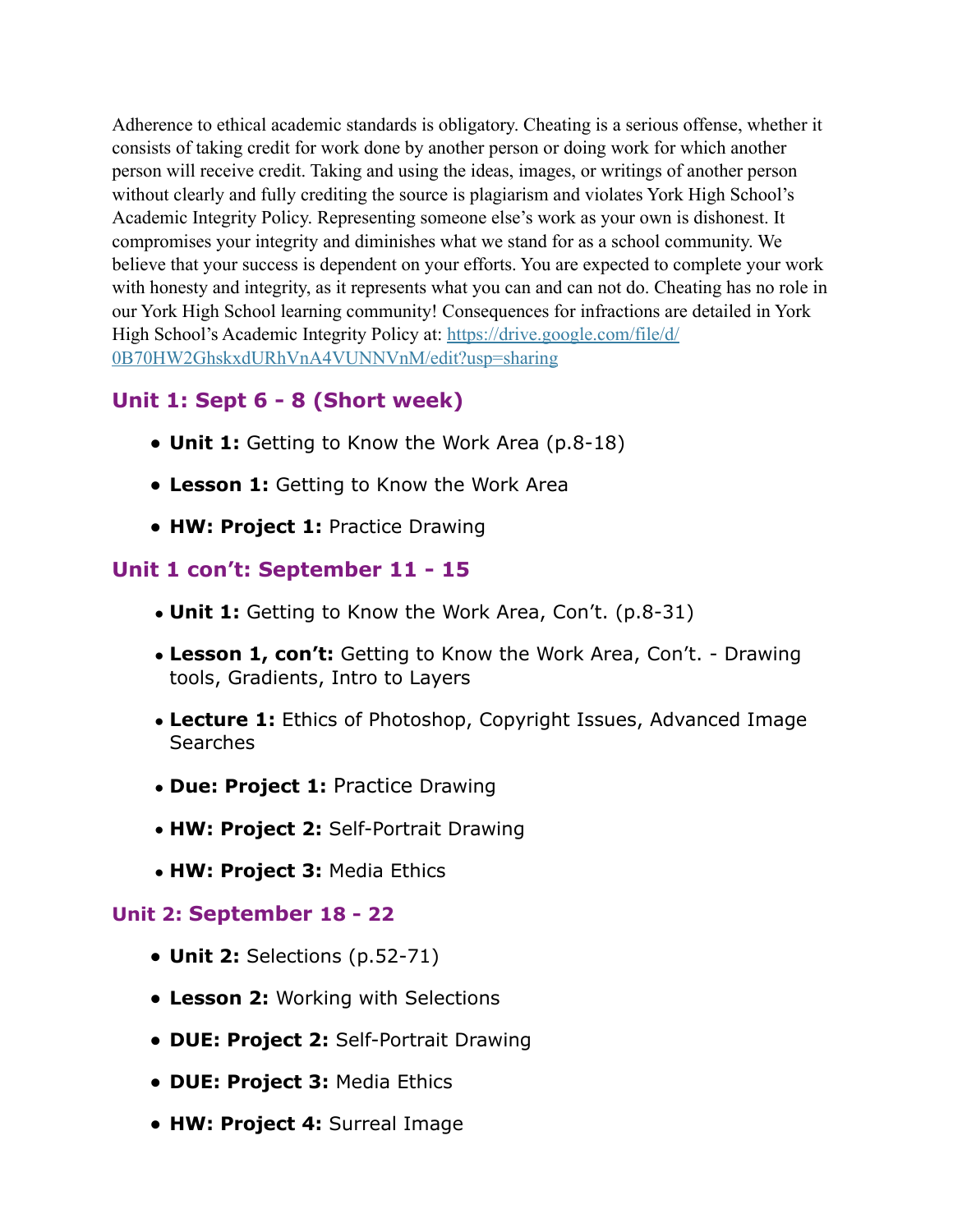### **Unit 3: September 25 - 29**

- **Unit 3:** Basic Compositing (p.72-104)
- **Lesson 3:** Layer Basics
- **DUE: Project 4:** Surreal Image
- **HW: Project 5:** Visual Pun
- **HW:Project 6:** Three images using Blending Modes

### **Unit 4: October 2 - 5**

- **Unit 4:** Scanning & Resolution
- **Lesson 4:** Basic Photo Corrections (p.32-51)
- **Due: Project 5:** Visual Pun
- **Due: Project 6:** Three images using Blending Modes
- **HW: Project 7:** Photo Repairs Graffiti, Boats on Water, Old Portraits
- **HW: Project 8:** Color & Contrast Adjustments

### **Unit 5: October 10 - 13**

- **Unit 5:** Quick Fixes (p.106-135)
- **Lesson 5:** Correcting & Enhancing Digital Photographs
- **DUE: Project 7:** Photo Repairs Graffiti, Boats on Water, Old Portraits
- **DUE: Project 8:** Color & Contrast Adjustments
- **HW: Project 9:** Halloween Self-Portrait
- **HW: Tutorial #1:** Color Splash Tutorials:
	- <https://www.youtube.com/watch?v=fjUWPRvpjhI>
	- <https://www.youtube.com/watch?v=A44ybqF8Jzc>

### **Unit 6: October 16 - 20**

- **Unit 6:** Advanced Compositing (p. 200 223)
- **Lesson 6:** Advanced Compositing I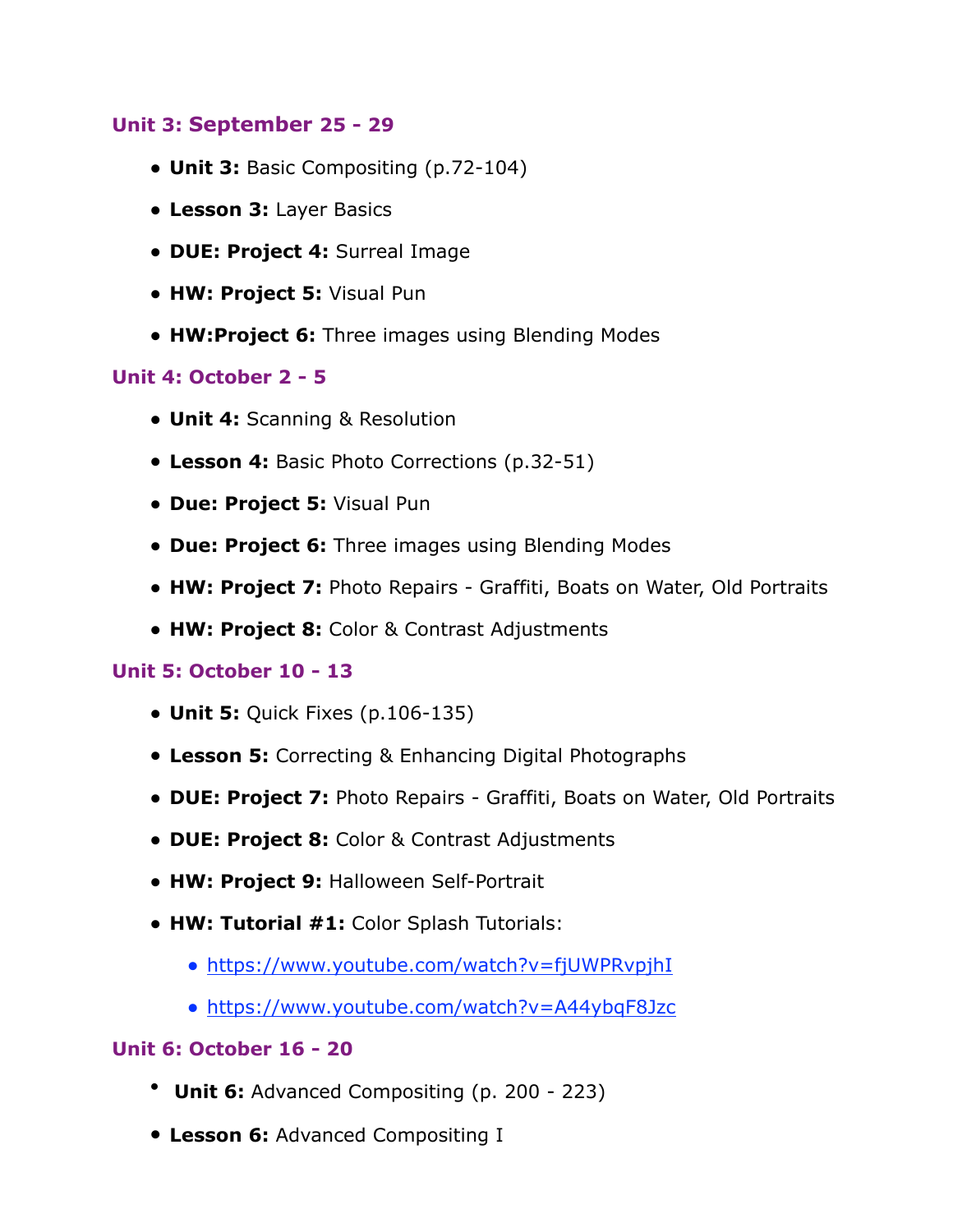- **DUE: Project 9:** Halloween Self-Portrait
- **DUE: Tutorial #1:** Color Splash Project
- **HW: Tutorial #2:** Painting with Fire
	- <https://www.youtube.com/watch?v=2xhNwzlyzow>
	- <https://www.youtube.com/watch?v=rL3eNFwoiK0>
- **HW: Project 10:** Begin thinking about what you could do for a **Magazine Cover Design**. Determine your magazine topic and then gather together your images for this. The cover must incorporate text. A preliminary layout must be submitted first and then you must make appropriate changes based on feedback. The preliminary layout is due next week.

### **Unit 7: October 23 - 27**

- **Unit 7:** Masks and Channels (p.136-155) **Lesson 7:** Masks & Channels
- **DUE: Project 10: Magazine Cover Design Preliminary layout**  (due prior to turning in final version, so that you can make changes based on feedback).
- **• DUE: Tutorial #2:** Painting with Fire
- **• HW: Project 10: Magazine Cover Design Final Version**
- **• HW: Project 11:** Refine Edges: 1) Punk Hair and 2) Smoke, Fire, or Water

### **Unit 8: October 30 – November 3 - END OF 1ST QUARTER**

- **• Unit 8:** Typography (p.156-178)
- **• Lecture 2:** Typography
- **• Lesson 8:** Typographic Design
- **• DUE: Project 10: Magazine Cover Design Final Version**
- **• DUE: Project 11:** Refine Edges 1) Punk Hair and 2) Smoke, Fire, or Water
- **• HW: Project 12:** Art Exhibit Poster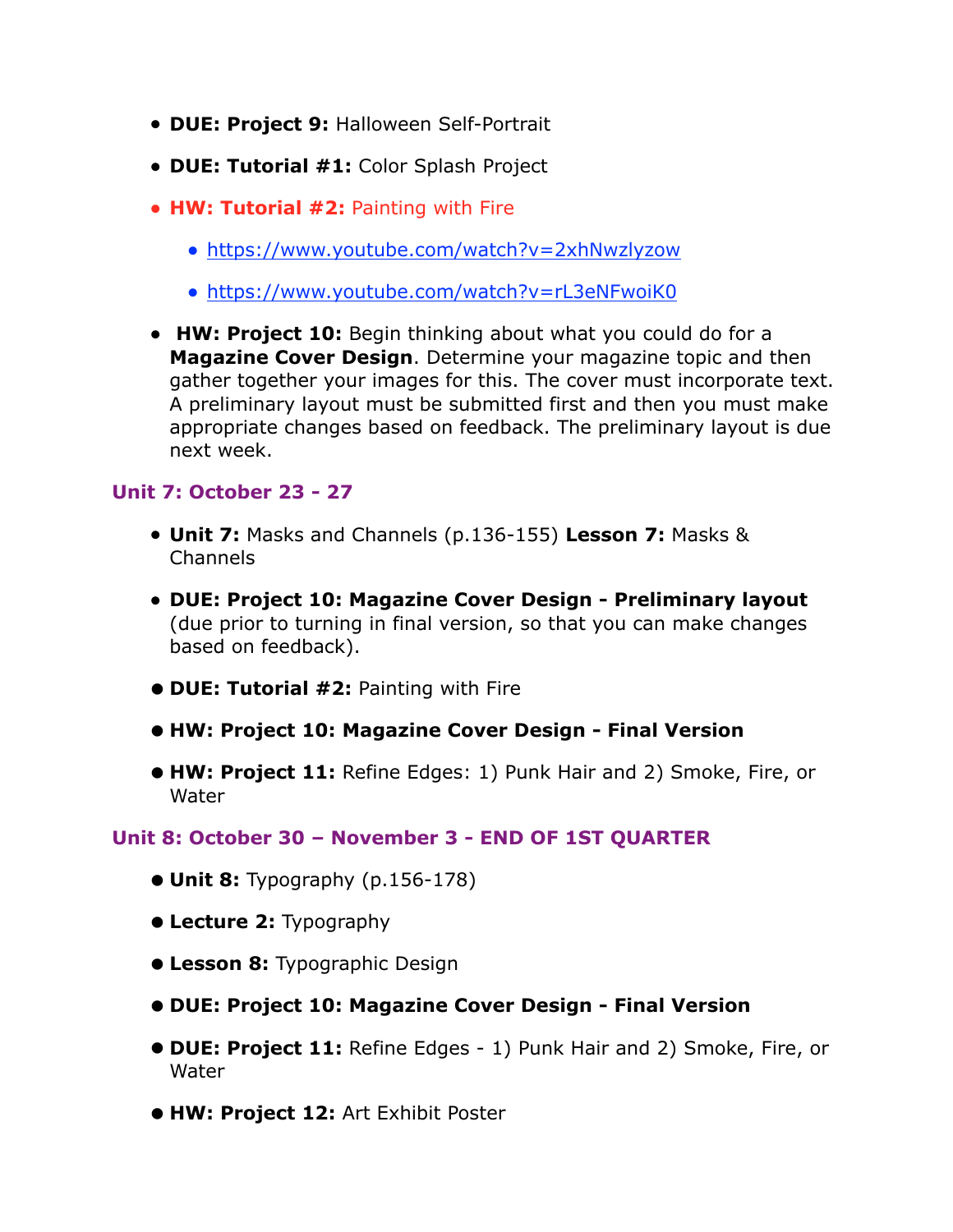- **• HW: Tutorial #3: Pop Art Effects:** 
	- <https://www.youtube.com/watch?v=fGxH76JYDdQ>

### **Unit 9: November 6 - 9**

- **Unit 9:** Good & Effective Logo Design
- **Lecture 3:** Logos
- **Lesson 9:** Vector Drawing Techniques (p.180 199)
- **DUE: Project 12:** Art Exhibit Poster
- **DUE: Tutorial #3:** Pop Art Effects
- **HW: Project 13:** Logo Design
- **HW: Watch Video:** History of Illustrator and Answer Questionnaire
	- <https://vimeo.com/95415863>

### **Unit 10: November 13 - 17**

- **Unit 10:** Advanced Compositing (p. 200 223)
- **Lecture 4:** School Crests
- **Lesson 10:** Advanced Compositing I
- **DUE: Project 13:** Logo Design
- **DUE:** Questionnaire on the History of Illustrator video
- **HW: Project 14:** School Crest Design

# **Unit 11: November 20 - 21 (short week - Thanksgiving)**

- **Unit 11:** Digital Painting (p.224 243)
- **Lecture 5:** Balance and Composition
- **Lesson 11:** Painting with the Mixer Brush
- **DUE: Project 14:** School Crest Design
- **HW: Project 15:** Digital Painting The Artful Landscape
- **HW: Tutorial #4:** Painting with Fire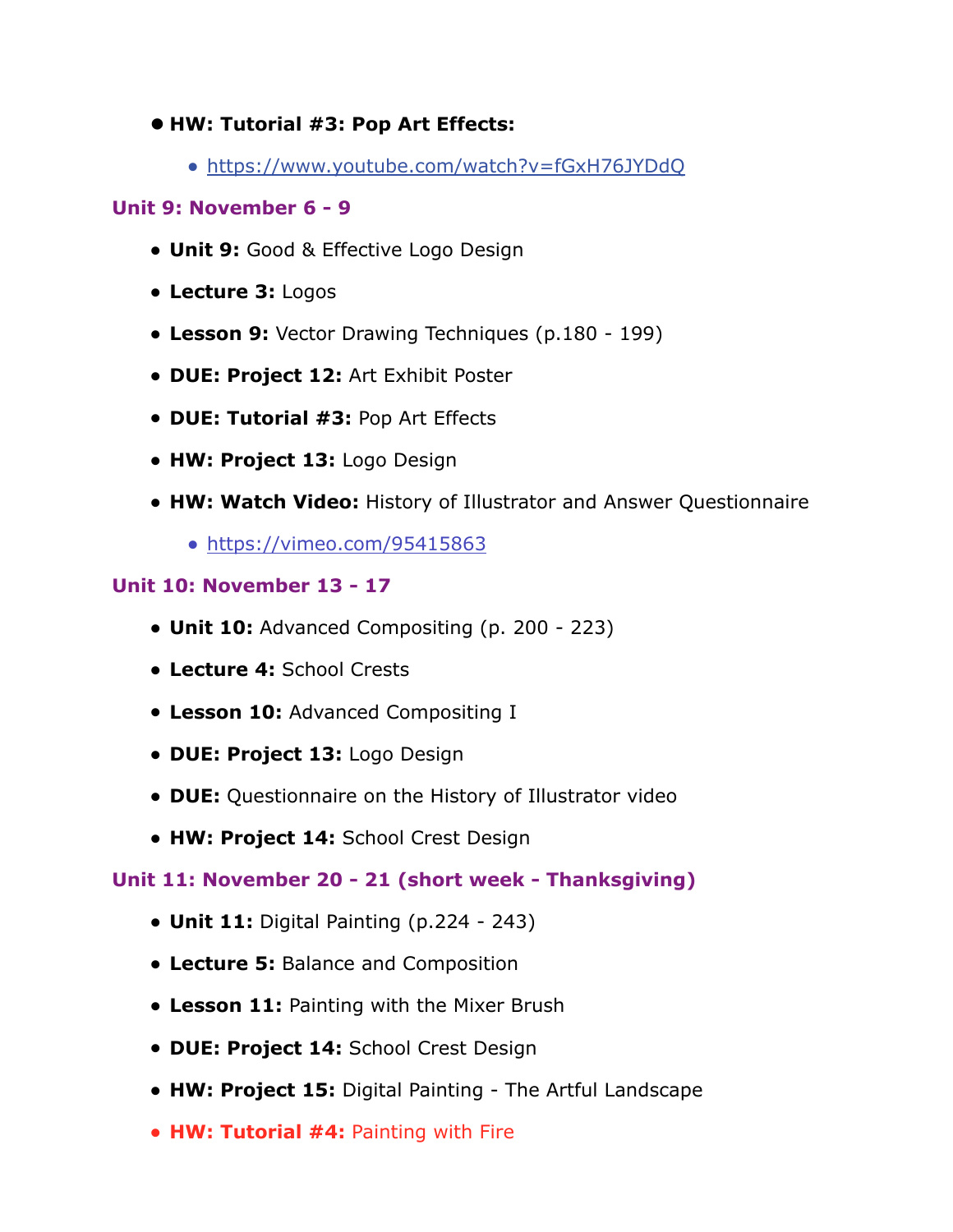- <https://www.youtube.com/watch?v=2xhNwzlyzow>
- <https://www.youtube.com/watch?v=rL3eNFwoiK0>

# **Unit 12: November 27 - December 1**

- **Unit 12:** Working with Camera Raw and Advanced Color Correction (p. 264 - 299)
- **Lesson 12:** Working with Camera Raw
- **DUE: Project 15:** Digital Painting The Artful Landscape
- **DUE: Tutorial #4:** Painting with Fire
- HW: Project 16: Package Design

# **Unit 13: December 4 - 8**

- **Unit 13:** Photoshop for the Web and Printing with Photoshop
- **Lesson 13:** Preparing files for the Web
- **HW: Project 17:** Prepare 20 photos for the Web
- **DUE: Project 16:** The Package Design

# **Unit 14: December 11 - 15**

- **Unit 14:** Working with & Printing 3D Files in Photoshop (p.346 359)
- **Lesson 14:** Working with & Printing 3D Files
- **DUE: Project 17:** Prepare 20 photos for the Web
- **HW: Project 19:** Design a 3D object
- **HW: Project 20:** Print your 3D object

# **Unit 15: December 18 - 22**

- **Unit 15:** Photoshop for the Web (p.300 323)
- **Lesson 15:** Preparing files for the Web
- **DUE: Project 19:** 3D image files and 3D printed object